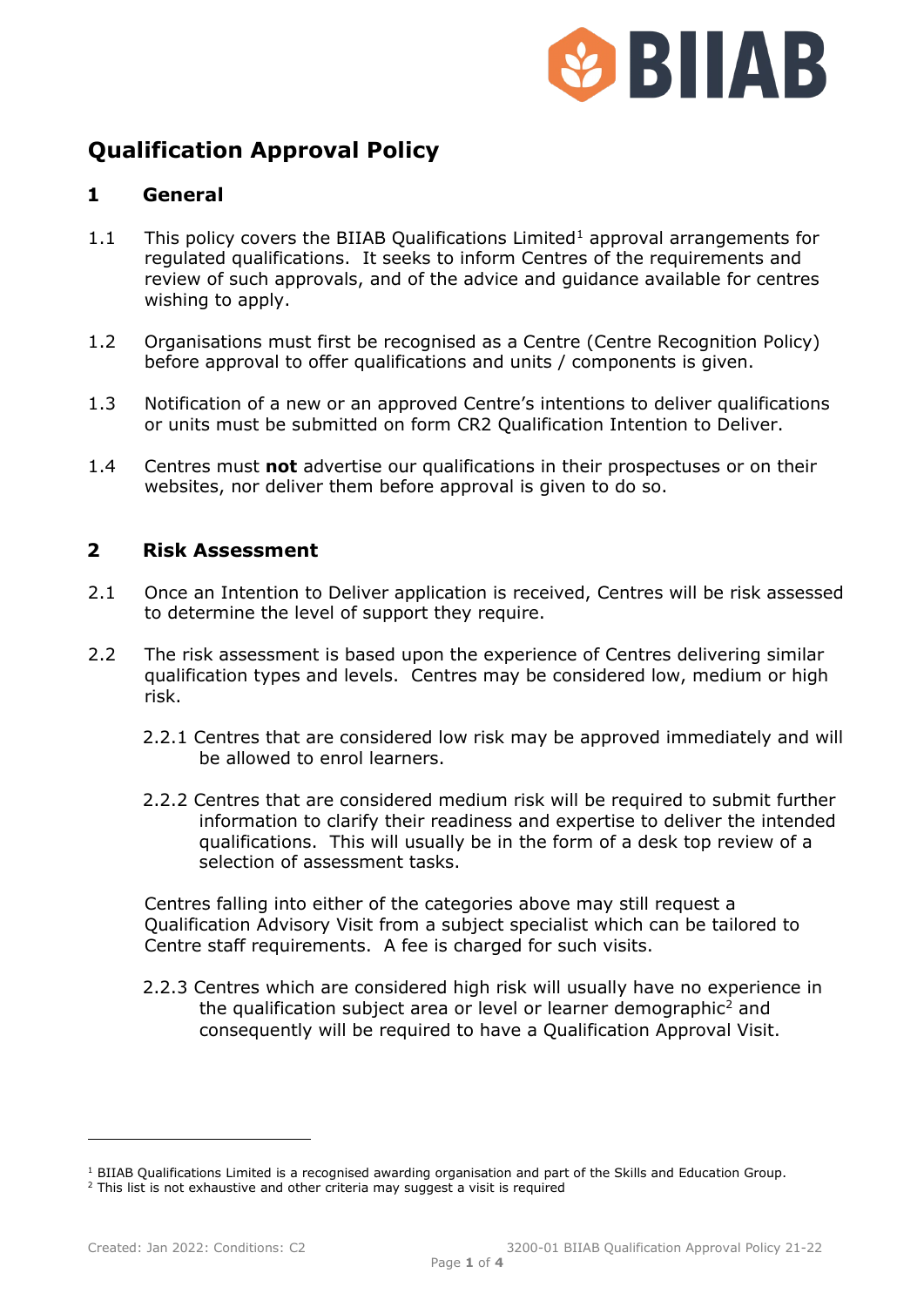

## **3 Qualification Approval Visits**

- 3.1 These are arranged at a time to suit the Centre.
- 3.2 We reserve the right to invoice and collect fees prior to the visit taking place and to charge for any visit that a Centre cancels without sufficient or reasonable notice. Fees are non-refundable.
- 3.3 All approval visits will be conducted by a subject specialist who will:
	- 3.3.1 determine that adequate and appropriate physical and human resources are in place;
	- 3.3.2 review assessment plans and assessment tasks to ensure the content of assessment is fit for purpose, appropriate to the method of assessment chosen and consistent with the qualification's learning outcomes / assessment criteria.
	- 3.3.3 offer specialist advice on delivery and assessment of the qualification / units;
	- 3.3.4 confirm appropriate internal quality assurance is in place to protect both the integrity of the qualifications to be delivered and the interests of all learners.
- 3.4 Following a visit, a report is written and an action plan, if required, agreed with the Centre.
	- 3.4.1 Some actions may need to be completed before Centres are allowed to enrol learners.
	- 3.4.2 If actions are minor we may allow enrolments subject to the actions being completed by the timescales specified.

#### **4 Continuation of Approval**

- 4.1 Once approved, Centres may continue to offer the qualifications for which they have gained approval as long as they remain available.
- 4.2 Any changes to qualifications / units are notified to Centres. However, as a result of these changes, a Centre's qualification approval to offer them may be reviewed.
- 4.3 Approval will also be reviewed following monitoring activities if Centres fail to meet the standards required.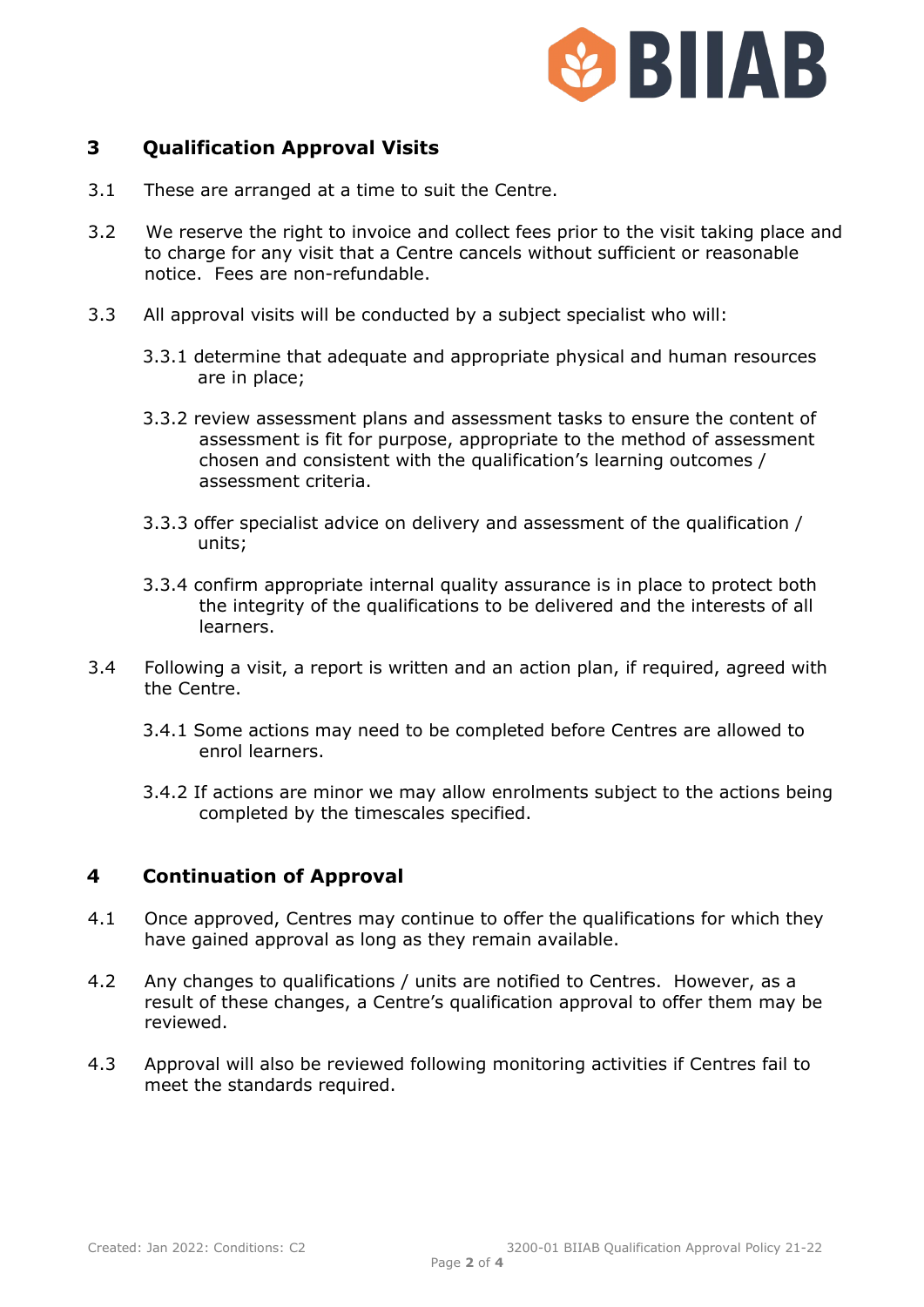

#### **5 Resources**

- 5.1 Centres must ensure all appropriate staff, physical resources and systems are in place to deliver and assess the qualifications according to the standards, policies, procedures and guidelines as published. These standards and requirements are identified in the following documents which are available on the website:
	- Qualification Guides (specifications);
	- Additional Assessment Guidance (if applicable);
	- Sample assessment materials;
	- Sample quality assurance templates;
	- Delivering and Assessing Qualifications;
	- Internal Quality Assurance of Qualifications;
	- Centre Record Keeping;
	- Centre Health and Safety;
	- Equality and Diversity;
	- Centre Invoicing;
	- Despatch of Assessment Evidence.

### **6 External Quality Assurance and Sanctions**

- 6.1 We will monitor qualification standards through our external quality assurance process.[3](#page-2-0) This process may require actions by the Centre. Serious actions or a failure to complete actions may result in sanctions.<sup>[4](#page-2-1)</sup>
- 6.2 We will always offer further support to a Centre which may be struggling to achieve or maintain the qualification standard required. In some circumstances we will need to withdraw a Centre's qualification approval temporarily or permanently.
- 6.3 Any actions resulting in a permanent withdrawal of qualification approval may impact on a Centre's eligibility to deliver other qualifications, its Centre recognition or its approval with other awarding organisations in that sector.
	- 6.3.1 We will give centres guidance on protecting the interests of learners appropriate to the circumstances of withdrawing qualification approval.

<span id="page-2-0"></span><sup>&</sup>lt;sup>3</sup> See External Quality Assurance Policy.

<span id="page-2-1"></span><sup>4</sup> See Sanctions Policy.